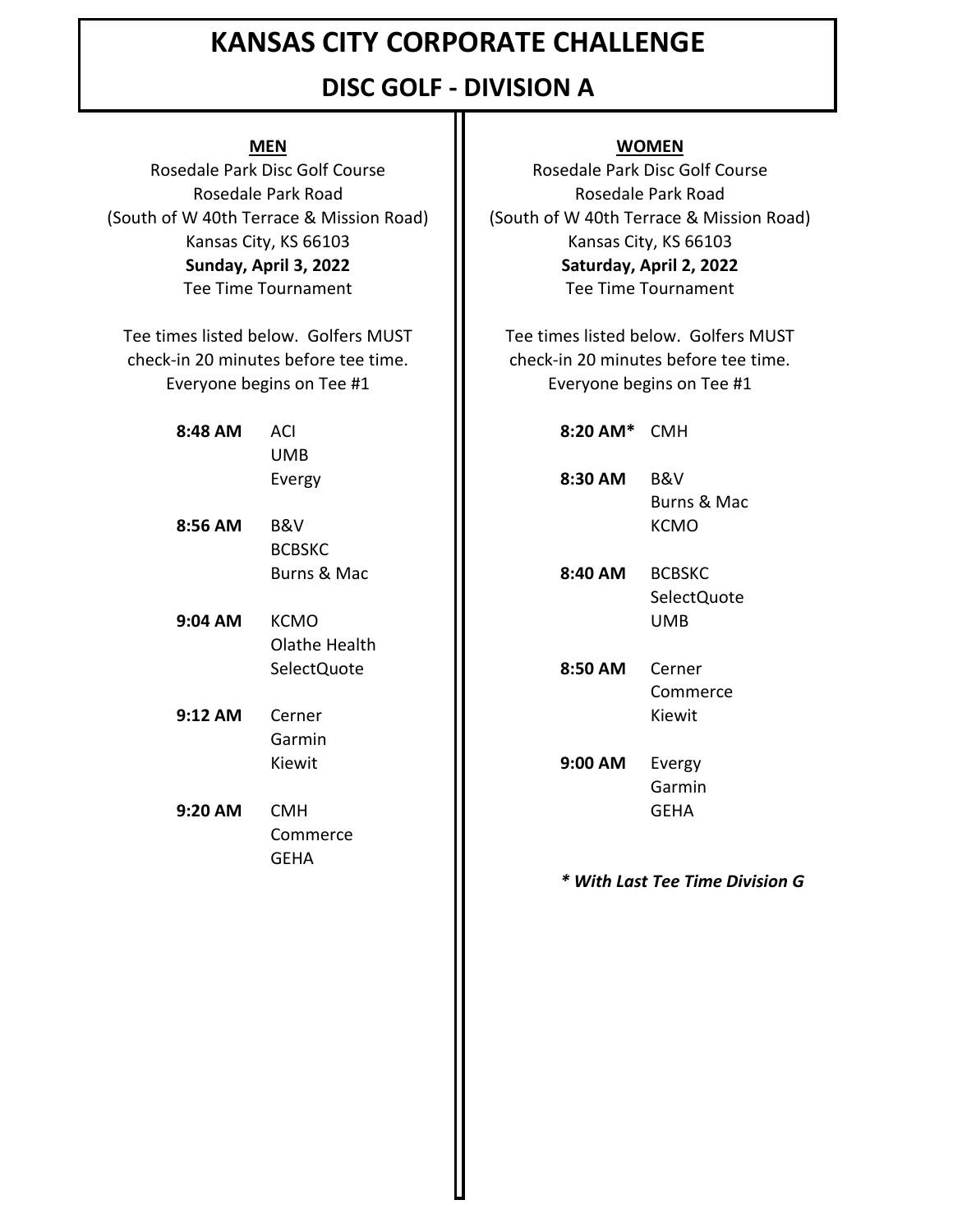### **DISC GOLF - DIVISION B**

## **9:28 AM** DH Pace **9:10 AM** DH Pace Henderson Pain Train **9:36 AM** Edward Jones JE Dunn **MEN WOMEN** Rosedale Park Disc Golf Course **Rosedale Park Disc Golf Course** Rosedale Park Road **II** Rosedale Park Road Kansas City, KS 66103 **Kansas City, KS 66103** check-in 20 minutes before tee time. check-in 20 minutes before tee time. Everyone begins on Tee #1 **I** Everyone begins on Tee #1 **Sunday, April 3, 2022 Saturday, April 2, 2022** Tee Time Tournament **Tee Time Tournament** Tee times listed below. Golfers MUST  $\Box$  Tee times listed below. Golfers MUST

- **9:44 AM** Empower ScriptPro
- **9:52 AM** FQ **KC Southern**
- **10:00 AM** AWG HNTB NASB

(South of W 40th Terrace & Mission Road) | (South of W 40th Terrace & Mission Road)

| DH Pace             | 9:10 AM | <b>DH Pace</b> |
|---------------------|---------|----------------|
| Henderson           |         | Pain Train     |
| Pain Train          |         | Yellow         |
| <b>Edward Jones</b> | 9:20 AM | AWG            |
| JE Dunn             |         | Empower        |
| Yellow              |         | Netsmart       |
|                     |         | ScriptPro      |
| Empower             |         |                |
| JCCC                | 9:30 AM | <b>FQ</b>      |
| <b>ScriptPro</b>    |         | JE Dunn        |
|                     |         | <b>PNC</b>     |
| FQ                  |         |                |
| <b>KC Southern</b>  | 9:40 AM | Henderson      |
| <b>PNC</b>          |         | <b>HNTB</b>    |
|                     |         |                |

NASB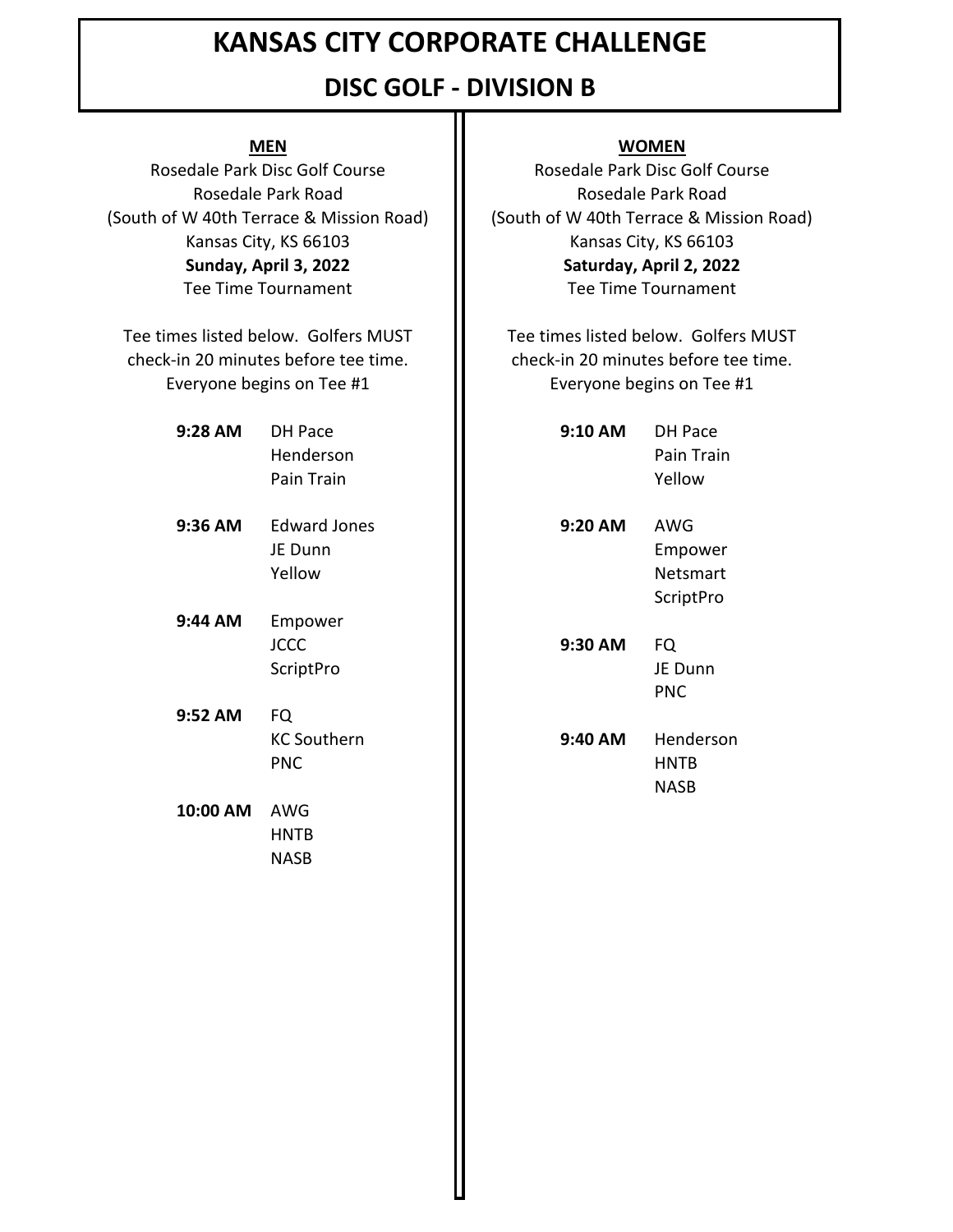### **DISC GOLF - DIVISION C**

check-in 20 minutes before tee time. check-in 20 minutes before tee time. Everyone begins on Tee #1  $\blacksquare$  Everyone begins on Tee #1 Tee times listed below. Golfers MUST The times listed below. Golfers MUST

- 
- **10:16 AM** Americo **10:10 AM** Americo
- **10:24 AM** BlueScope **10:20 AM** C2FO
- nbkc **TreviPay**

**10:40 AM** Deloitte SPX SIMR

#### **MEN WOMEN**

Rosedale Park Disc Golf Course **Rosedale Park Disc Golf Course** Rosedale Park Road **II** Rosedale Park Road (South of W 40th Terrace & Mission Road) | (South of W 40th Terrace & Mission Road) Kansas City, KS 66103 **Kansas City, KS 66103 Sunday, April 3, 2022 Saturday, April 2, 2022** Tee Time Tournament Tee Time Tournament

**10:08 AM** Fike **10:00 AM** McCownGordon NAIC/NIPR NAIC/NIPR NorthPoint **II** USACE

> McCownGordon **II** nbkc Zurich **II** TreviPay

ICON III NorthPoint USACE II SIMR

**10:32 AM** C2FO **10:30 AM\*** Huhtamaki Huhtamaki II Huhtamaki II

*\* With First Tee Time Division D*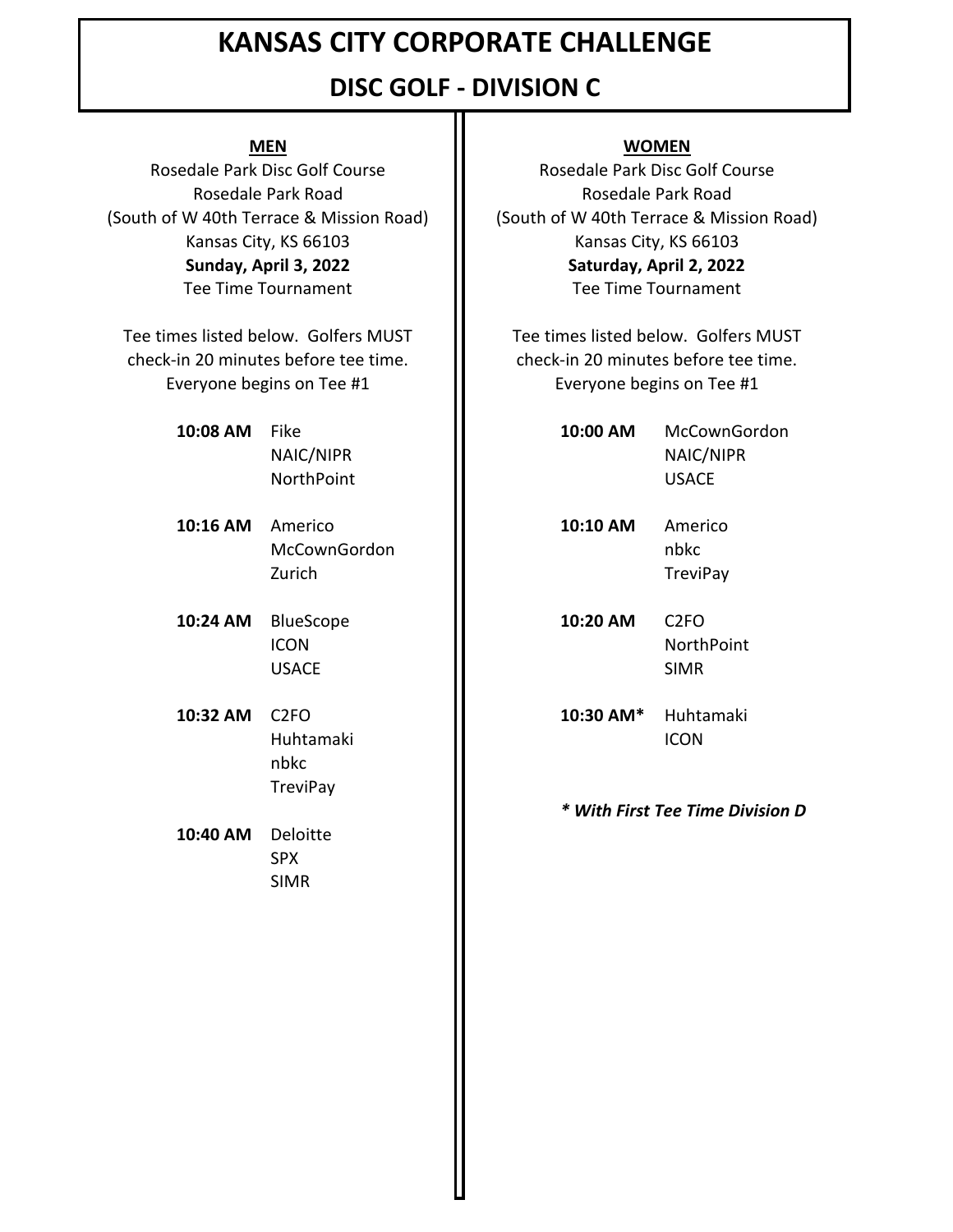## **DISC GOLF - DIVISION D**

check-in 20 minutes before tee time. check-in 20 minutes before tee time. Everyone begins on Tee #1 **I** Everyone begins on Tee #1 Tee times listed below. Golfers MUST The times listed below. Golfers MUST

# **10:48 AM** Shawnee **10:30 AM\*** CBC MRIGlobal

- **10:56 AM** BKD **Stouse II** Stouse JCPRD
- **11:04 AM** CBC Veterans United Multivac
- **11:12 AM** Ferrellgas **SWISS Re SWISS Re** PPT
- **11:20 AM** Helzberg MilliporeSigma

#### **MEN WOMEN**

Rosedale Park Disc Golf Course **Rosedale Park Disc Golf Course** Rosedale Park Road **Rosedale Park Road** Rosedale Park Road (South of W 40th Terrace & Mission Road)  $\|\cdot\|$  (South of W 40th Terrace & Mission Road) Kansas City, KS 66103 **Kansas City, KS 66103 Sunday, April 3, 2022 Saturday, April 2, 2022** Tee Time Tournament **Tee Time Tournament** 

Veterans United **10:40 AM** JCPRD MRIGlobal

TruHome **10:50 AM** Ferrellgas Multivac

Swiss Re **11:00 AM** MilliporeSigma PPT

Stouse **11:10 AM\*\*** TruHome

#### Seaboard *\* With Last Tee Time Division C*

*\*\* With First Tee Time Division E*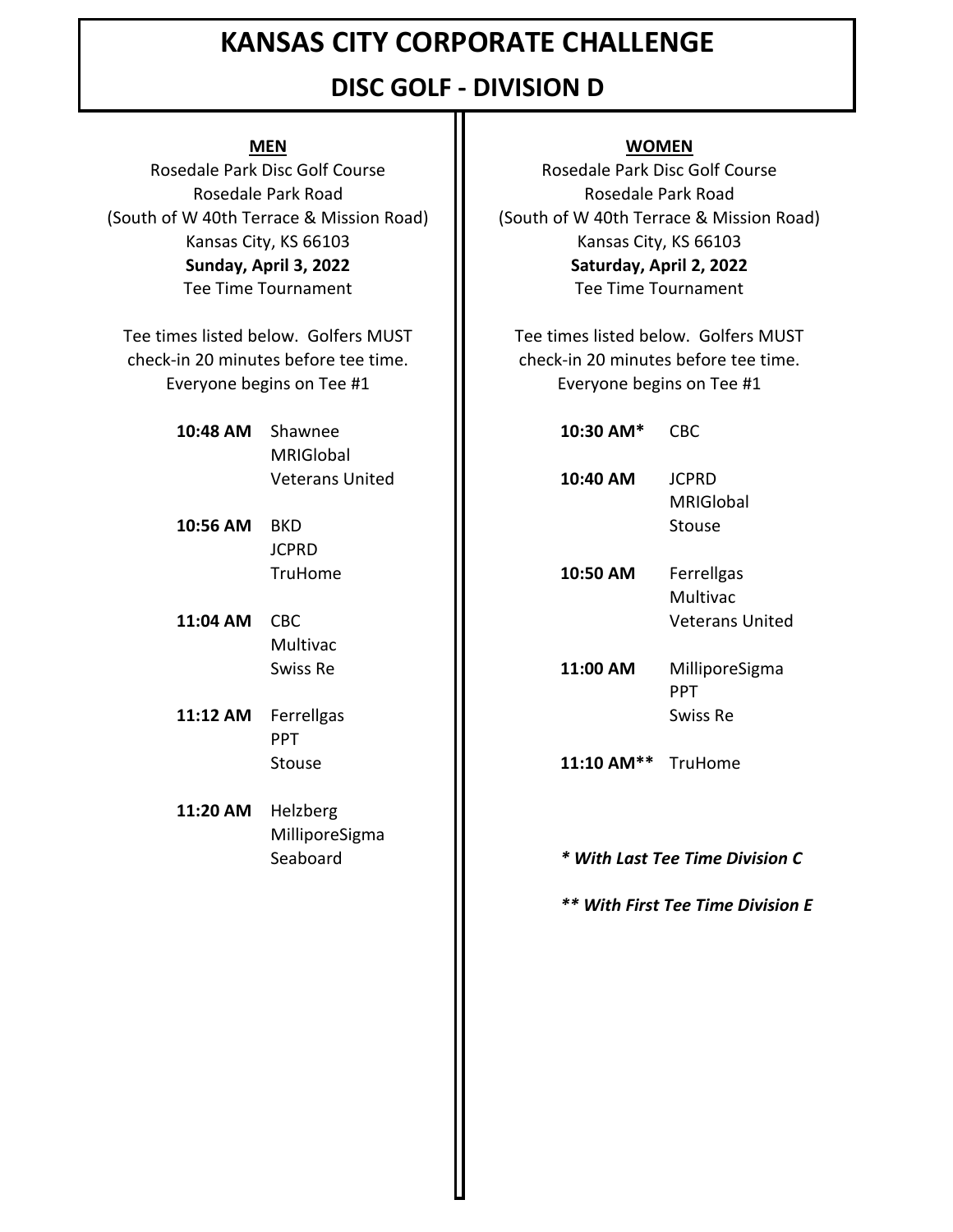### **DISC GOLF - DIVISION E**

check-in 20 minutes before tee time. check-in 20 minutes before tee time. Everyone begins on Tee #1 **I** Everyone begins on Tee #1 Tee times listed below. Golfers MUST The Tee times listed below. Golfers MUST

- **11:28 AM** AGI **11:10 AM\*** Avila Imperial PFS
- **11:36 AM** Avila **II** UPN KC University
- **11:44 AM** BRR SMG P1
- **11:52 AM** Cboe **II** RxSS Populous
- **12:00 PM** CRB **II** Power Power RxSS
- **12:08 PM** DRI HDR Russell Stover

**12:16 PM** DI **Harcros** PwC

#### **MEN WOMEN**

Rosedale Park Disc Golf Course **Rosedale Park Disc Golf Course** Rosedale Park Road **Rosedale Park Road** (South of W 40th Terrace & Mission Road) | | (South of W 40th Terrace & Mission Road) Kansas City, KS 66103 **Kansas City, KS 66103 Sunday, April 3, 2022 Saturday, April 2, 2022** Tee Time Tournament Tee Time Tournament

UPN **11:20 AM** DRI KC University

US Engineering **11:30 AM** BRR HDR

Shick Esteve **11:40 AM** Cboe Populous

SMG **11:50 AM** CRB DI

*\* With Last Tee Time Division D*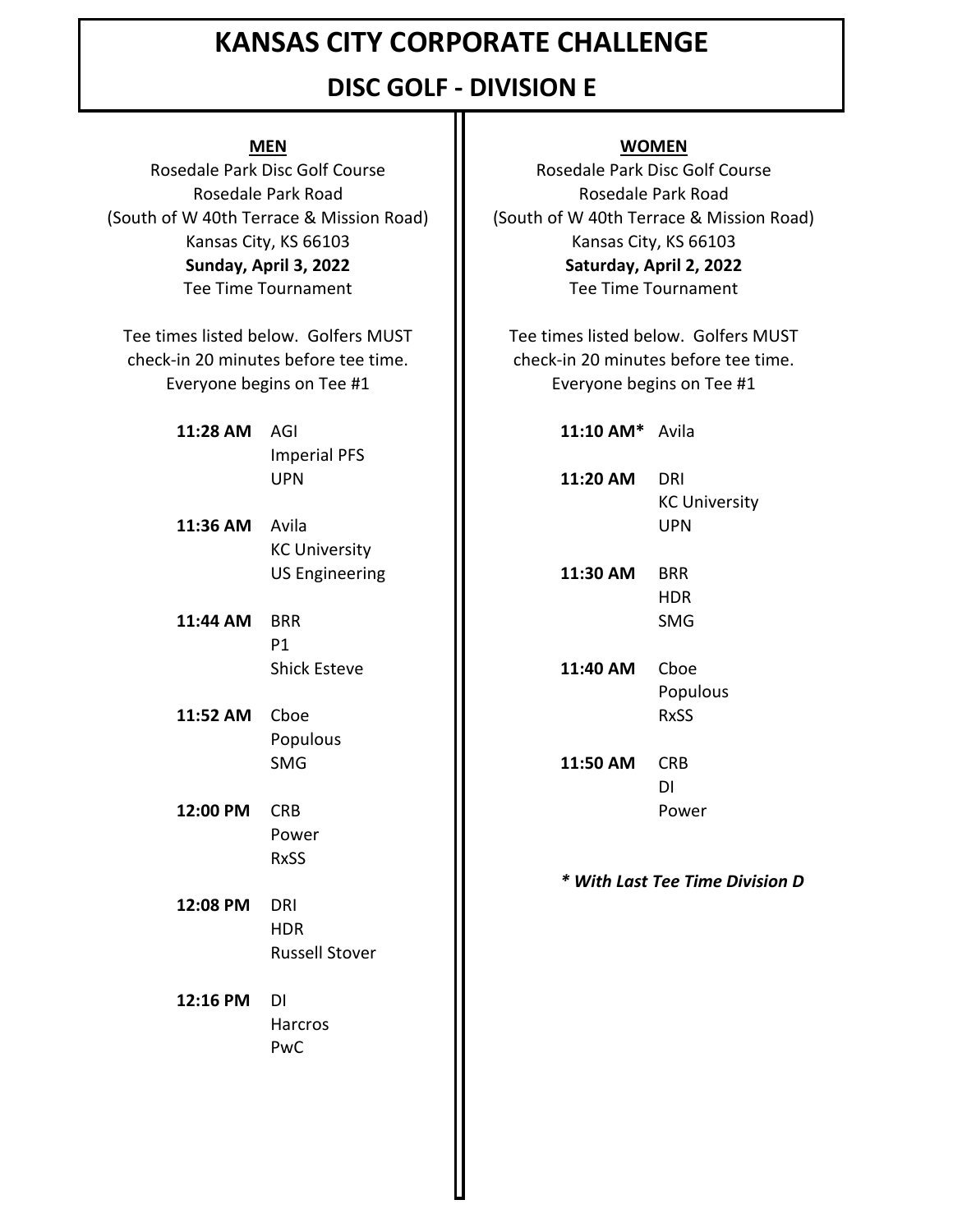### **DISC GOLF - DIVISION F**

Tee Time Tournament **Tee Time Tournament** 

check-in 20 minutes before tee time. check-in 20 minutes before tee time. Everyone begins on Tee #1 **I** Everyone begins on Tee #1 Tee times listed below. Golfers MUST  $\Box$  Tee times listed below. Golfers MUST

- **12:24 PM** Ad Astra TranSystems
- **12:32 PM** BHC **12:10 PM** HW Trabon
- **12:40 PM** Fed E. LAMnar **II** PayIt Spotlight
- **12:48 PM** Go Local PS & KCC Signal Theory
- **12:56 PM** Grundfos PayIt

**1:04 PM** HW P&G Rally House

#### **MEN WOMEN**

Rosedale Park Disc Golf Course **Rosedale Park Disc Golf Course** Rosedale Park Road **II** Rosedale Park Road (South of W 40th Terrace & Mission Road) | (South of W 40th Terrace & Mission Road) Kansas City, KS 66103 **Kansas City, KS 66103 Sunday, April 3, 2022 Saturday, April 2, 2022**

| Ad Astra           | 12:00 PM | Ad Astra |
|--------------------|----------|----------|
| QTS                |          | OTS.     |
| <b>TranSystems</b> |          | Trabon   |

IMA **IMA** Spotlight

**12:20 PM** PS & KCC New York Life **II** P&G